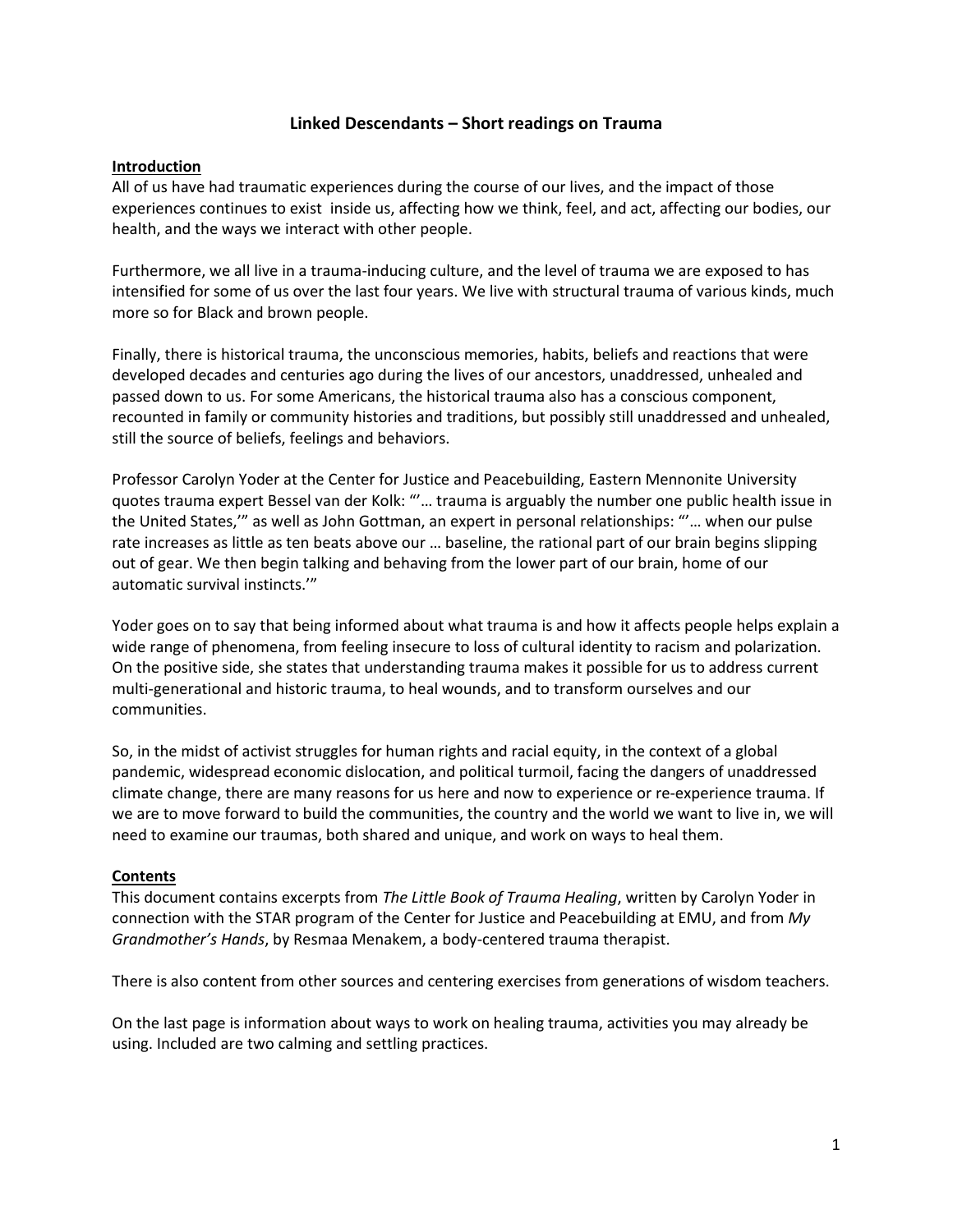# *The Little Book of Trauma Healing***, Carolyn Yoder. 2005, updated 2020**

### **Defining Trauma, Causes and Types – Yoder, Chapter 2, pp. 10 – 16** (excerpts)

"... the word "trauma" is used to describe reactions to anything from a stressful day to a brutal murder. Indeed, both stress and trauma do affect individuals and groups physically, emotionally, cognitively, behaviorally and spiritually. … Traumatic events differ from … stress in intensity and/or duration.

Events that lead to trauma in people can be called "traumagenic" events. They

- Often involve threats to lives or bodies
- Produce terror and [or] feelings of helplessness
- Overwhelm an individual's or group's ability to cope or respond …
- Lead to a sense of loss of control
- Challenge a person's or group's sense that life is meaningful and orderly

"Whether or not a situation is overwhelming cannot be determined by looking only at the events. What is merely stressful for one individual or group of people may be traumagenic for another, depending on a combination of factors [including] age, previous history, degree of preparation, the meaning given the event, how long it lasts, the quality of social support ..., knowledge about how to deal with trauma, genetic makeup, and spiritual centeredness. *Consequently, a traumatic reaction needs to be treated as valid, regardless of how the event that induced it appears to anyone else.*

#### **Ongoing and structurally induced trauma**

"… Trauma may be induced by living under abusive or unsafe conditions that are long-term and continuous…. [This kind of trauma] has been called *cumulative trauma; … chronic trauma; … plural trauma …* Another cause of trauma is the ongoing structural violence of the economic, legal and social systems which result in people's basic human needs for food, shelter, education, health care and justice not being met. Often, …structurally induced traumas go unnoticed by those more privileged until an event … or [visual evidence] … exposes injustices that have festered for years."

# **Societal or collective trauma**

"When a traumatic event or series of events affects large numbers of people, we speak of *societal* or *collective trauma.* Trauma may be directly experienced, but it can also occur when witnessing (e.g., on television) or merely hearing about horrific events. Whether direct or indirect, a group experience of trauma can set off widespread fear, horror, helplessness, or anger. … resulting in societal trauma."

#### **Historical trauma transferred through generations**

"Historical trauma is the 'cumulative emotional and psychological wounding over the lifespan and across generations emanating from massive group trauma.' Slavery, colonialism, and persecution or genocide of one faction or religious group are examples. The 'event' or institution is in the past, but the effects are cumulative and are seen in individual and group attitudes and behaviors in succeeding generations. The trans-generational transmission of these traumas can occur even when the next generation is not told the trauma story, or knows it only in broad outline. A 'conspiracy of silence' surrounds events for which grieving and mourning have never taken place.

"Cultural traumas are created when attempts are made to eradicate part or all of a culture or a people. This has happened for many native and indigenous groups worldwide."

#### **Secondary trauma**

*"Secondary* or *vicarious trauma* refers to the effects experience by those interacting with trauma survivors: family members …, first responders … [Many journalists] who covered victims' testimonies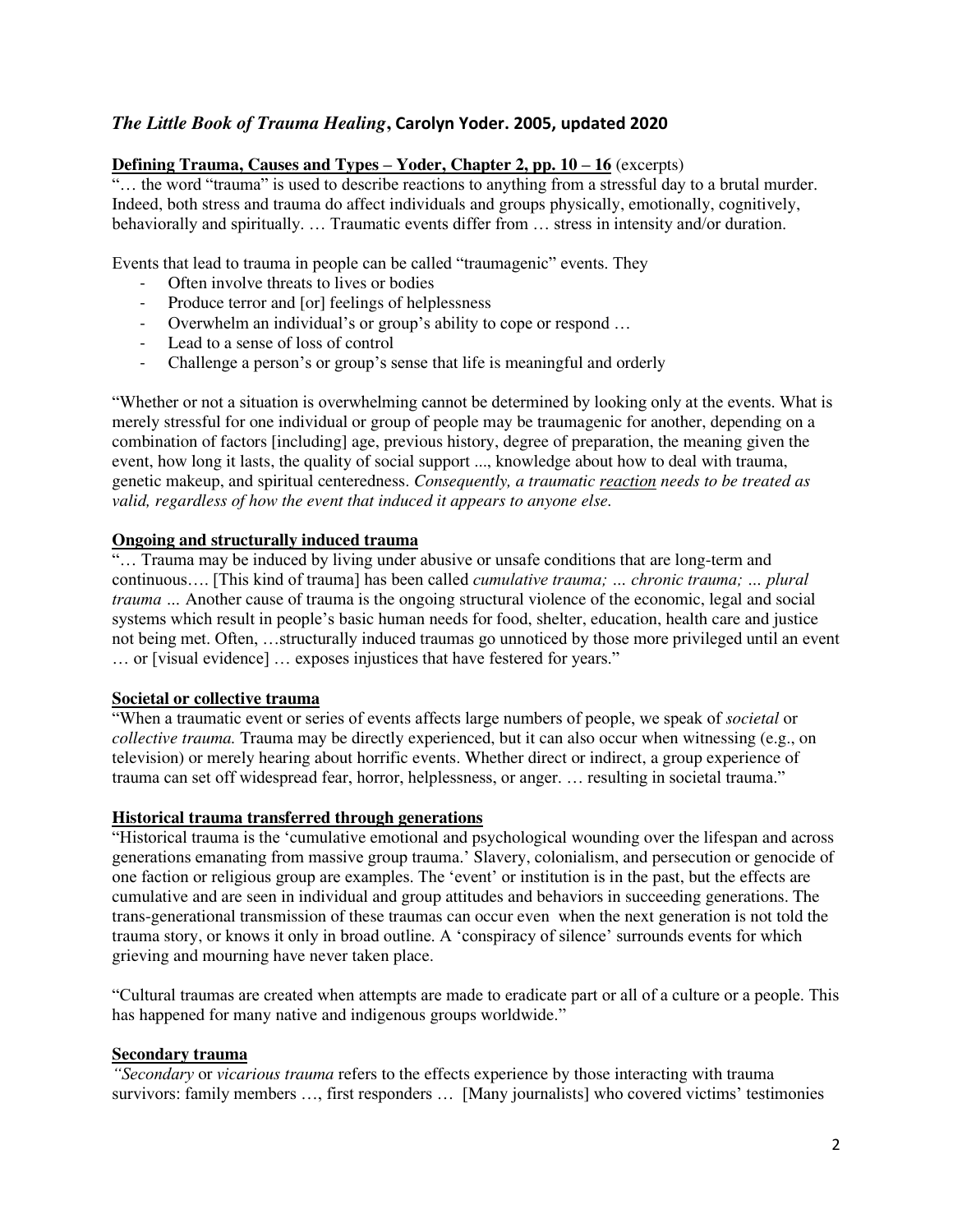in South Africa's Truth and Reconciliation Commission reported post-traumatic stress reactions, even though they were briefed beforehand on how to avoid becoming personally traumatized. ..."

# **Perpetration-induced trauma**

"Another cause of trauma is rarely discussed: being an active participant in causing harm or trauma to others, whether in the line of duty or outside of the law, such as in criminal activity. … research suggests that the traumatic effects of harming others, intentionally or unintentionally, can be as severe as or more severe than what victims and survivors experience. … What are the emotional and spiritual implications for groups or nations that bear responsibility for events such as genocide ... mass incarceration, separating [parents] and children, gender discrimination …" [race-based slavery and oppression, racial terror and violence]

"… moral injury [is] the damage done when one violates their own values…" as can happen to law enforcement personnel, prison workers, and members of the military.

"… common traumatic events or stressors [include]

- Abuse, assault
- Accidents
- Causing harm to others deliberately, e.g., abuse of power
- Causing harm to others in the line of duty, e.g., military, law enforcement
- Economic policies, poverty
- Homelessness
- Human-caused disasters, e.g., levee failure
- Living under occupation or in conditions of servitude or slavery
- Social revolution, sudden changing of rules, norms
- Mass violence, e.g., assaults, massacres, wars
- Natural disasters, e.g., hurricanes, tornados
- Neglect of those who cannot care for themselves, e.g., children, elderly, ill
- Serious illnesses, pandemics
- Structural violence, e.g., social structures and institutions that deprive people of their rights and ability to meet basic needs
- Sudden loss of love ones, status, identify, possessions, employment, income, home, territory
- Medical procedures
- Torture

• Witnessing death or injury

### **Common Responses to Traumatic Events – Yoder, Chapter 3, pp. 19 – 29 and other sources**

### **Trauma affects us physiologically**

"The brain plays a key role in how we respond to trauma."

"There are three major, interdependent parts of the brain …"

- *1. The cerebral cortex, the rational, thinking center. Under normal circumstances, incoming information is routed here first, then to the other centers. In crisis situations, the information goes instead to the emotional center, bypassing the rational center.*
- 2. The limbic system, the emotional and memory storage center, including the amygdala, the 'first*alert' center activated by fear. In a crisis, information comes to the amygdala first, where the brain registers fear. Chemicals and hormones are released, activating responses such as "fight or flight," a state of hyperarousal in which heart rate, respiration and metabolism increase.*
- *3. The brain stem, the "instinctual brain," controlling automatic responses, with no rational capacity and a powerful sense of "now."*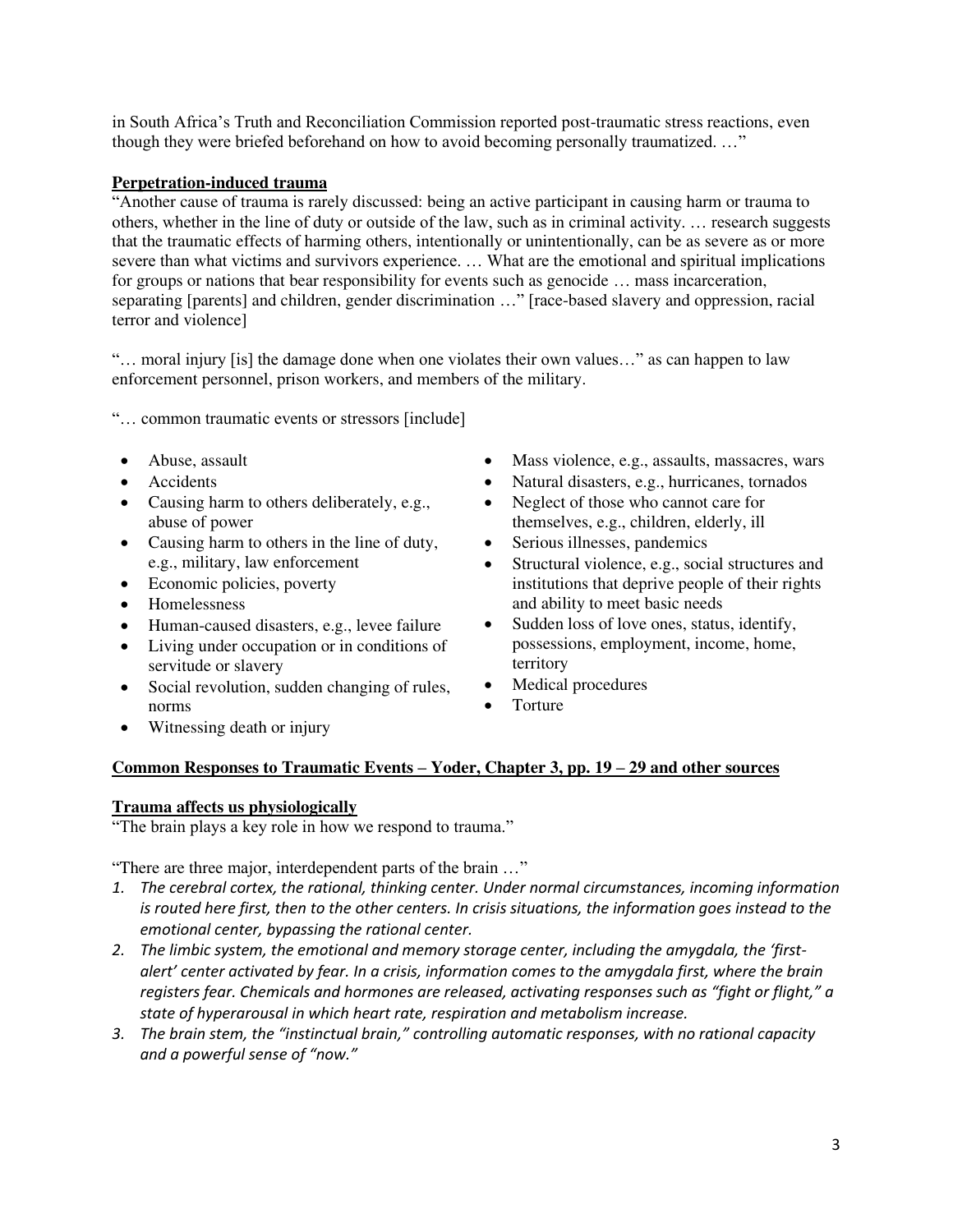*To protect us from being overwhelmed by emotions or physical pain, we may dissociate or distance ourselves. Time is distorted, slowed down or speeded up. Some people go into a quiet, detached calm. Memories are not processed as usual; they become fragmented, sometimes graphically retained, sometimes lost completely.* 

*In the natural cycle of reaction to traumatic events, we are aroused to fight or flee, and when we have acted on those instincts, the reaction cycle is completed. We may feel relief. Sometimes, fight or flight is impossible, and then we may go into the freeze response. We can't think, move or talk, and the trauma is "frozen" in our brains, nervous system and bodies. If the energy of the trauma is not released within days or weeks, it can lead to later, delayed trauma reactions. … In fact, outside of our conscious control, sounds, sights, smells or behaviors can resurrect the original trauma experience and we respond as if it were happening in the present.* 

## **Trauma shatters meaning – Yoder, Chapter 3**

"Traumatic events shatter the world as we know it, leaving us disordered, disempowered, and feeling disconnected from other people and from life. Our response may be anger, anxiety, depression, and [questioning everything.]" ... When we feel out of control or "unspiritual," we tend to suppress grief, pain, and questions. Feelings of shame, self-blame and humiliation are common … [along with] guilt at surviving when others [have not.]"

*What trauma survivors need most are safety and security, along with information about what happened and opportunities to tell their stories. They also need justice and a sense that the moral order has been restored, that perpetrators are being held accountable. When justice is fully served, survivors can release feelings of shame and gain a sense of honor and respect.* 

*If the need for justice is not channeled in a productive, healing way, it can turn into a sense of long-term resentment and victimization, an ongoing story of oneself or one's people as victims of "them," and a desire for revenge and vindication. The capacity for seeing one's own part in perpetrating trauma can be lost, along with the ability to see other people's perspective or experience empathy. Justice denied and unhealed trauma can lead to "acting-in," doing harm to oneself, or "acting-out," doing harm to others.*

*Unaddressed trauma is retained in all parts of the body, usually at an unconscious level, affecting our hearts, muscles, digestive systems, brain functioning and nervous systems. The physiological effects of repeated and long-term trauma can lead to chronic conditions of poor health and illness. Ultimately, trauma is a whole-body experience.* 

*When the retained energy of unhealed trauma is re-activated, it can lead to acting-in – turning the energy in on oneself – or acting-out – turning the energy outwardly, on others. Acting-in can be seen in substance abuse, eating disorders, self-harming, workaholism, depression and anxiety; acting-out shows up as abuse, gang or criminal activity, and high-risk or aggressive behaviors. Apathy, disengagement, lack of empathy, intolerance, "either-or" thinking, and distrustfulness are trauma-related signs of distress.* 

### **"Addressing trauma means – Yoder, Chapter 3**

- 1. "Releasing the physical effects of [the instinctual] fight, flight, freeze and collapse [responses] ... to restore access to the [thinking brain and] the social engagement system.
- 2. "Acknowledging the impact of polarizing meaning-making narratives on our beliefs and behaviors and exploring new stories.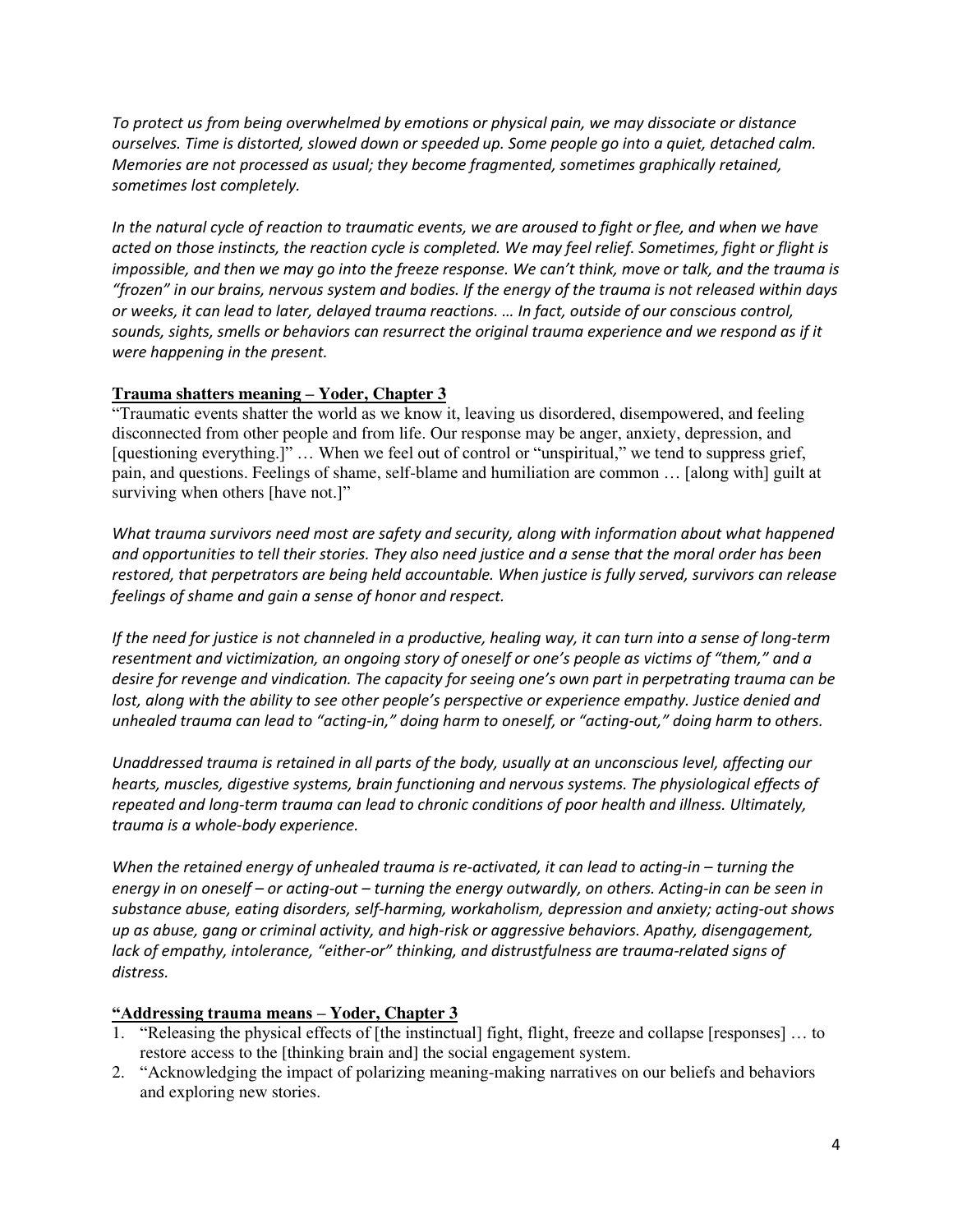3. "Working non-violently to transform relationships and systems to meet basic human needs for security and justice."

**-------------------------------------------------------------------------**

# **An Historical look at Racialized Trauma in the U.S.** *My Grandmother's Hands,* Resmaa Menakem. 2017.

#### **Acknowledging Our Ancestors – p.xv – xvi** (excerpts)

"Our bodies exist in the present. To your thinking brain, there is past, present and future, but to a traumatized body, there is only *now.* That *now* is the home of intense survival energy. …

"First, we'll trace trauma as it was passed from one European body to another during the Middle Ages, then imported to the New World by colonists, and then passed down by many generations of their descendants. … Second, we'll trace trauma as European colonists instilled it in the bodies of many Africans who were forcibly imported as indentured servants, and later as property, to the New World. They, in turn, passed down this trauma through many generations of their descendants."

#### **Your Body and Blood – p. 3 – 26 (excerpts)**

"…. We've tried to teach our brains to think better about race. But white-body supremacy doesn't live in our thinking brains. It lives and breathes in our bodies. … Our bodies have a form of knowledge that is different from our cognitive brains. This knowledge is typically experienced as a felt sense … Often this knowledge is stored in our bodies as wordless stories about what is safe and what is dangerous. … If we are to upend the status quo of white-body supremacy, we must begin with our bodies.

"New advances in psychobiology reveal that our deepest emotions … involve the activation of our bodily structures. … Trauma always happens *in the body*. …"

### **Our Bodies, Our Country – p. xvii – xviii (excerpts)**

 $\cdots$  As I write  $\cdots$  in early 2017, America is tearing itself apart.  $\cdots$  These [social and political] conflicts are anything but recent. One hundred and fifty-six years ago, they spawned the American Civil War. But even in the 1860's, these conflicts were already centuries old. They began in Europe during the Middle Ages, where they tore apart close to two million white bodies. The resulting tension came to America embedded in the bodies of Europeans, and has remained in the bodies of many of their descendants. Over the past three centuries, that tension has been both soothed and deepened by the invention of whiteness and the resulting racialization of American culture.

"At first glance, today's manifestation of this conflict appears to be a struggle for political and social power. But as we'll see, the real conflict is more visceral. It is a battle for the souls and bodies of white Americans. … the real battlefield is inside our bodies. If we are to survive as a country, it is inside our bodies where this conflict will need to be resolved."

"White-body supremacy is always functioning in our bodies. It operates in our thinking brains [cerebral cortex], in our assumptions, expectations and mental shortcuts. It operates in our muscles and nervous systems ... But it operates most powerfully in our [brain stem]. Our [brain stem] cannot think. It is reflexively protective, and it is strong. It loves whatever it feels will keep us safe, and it fears and hates whatever it feels will do us harm.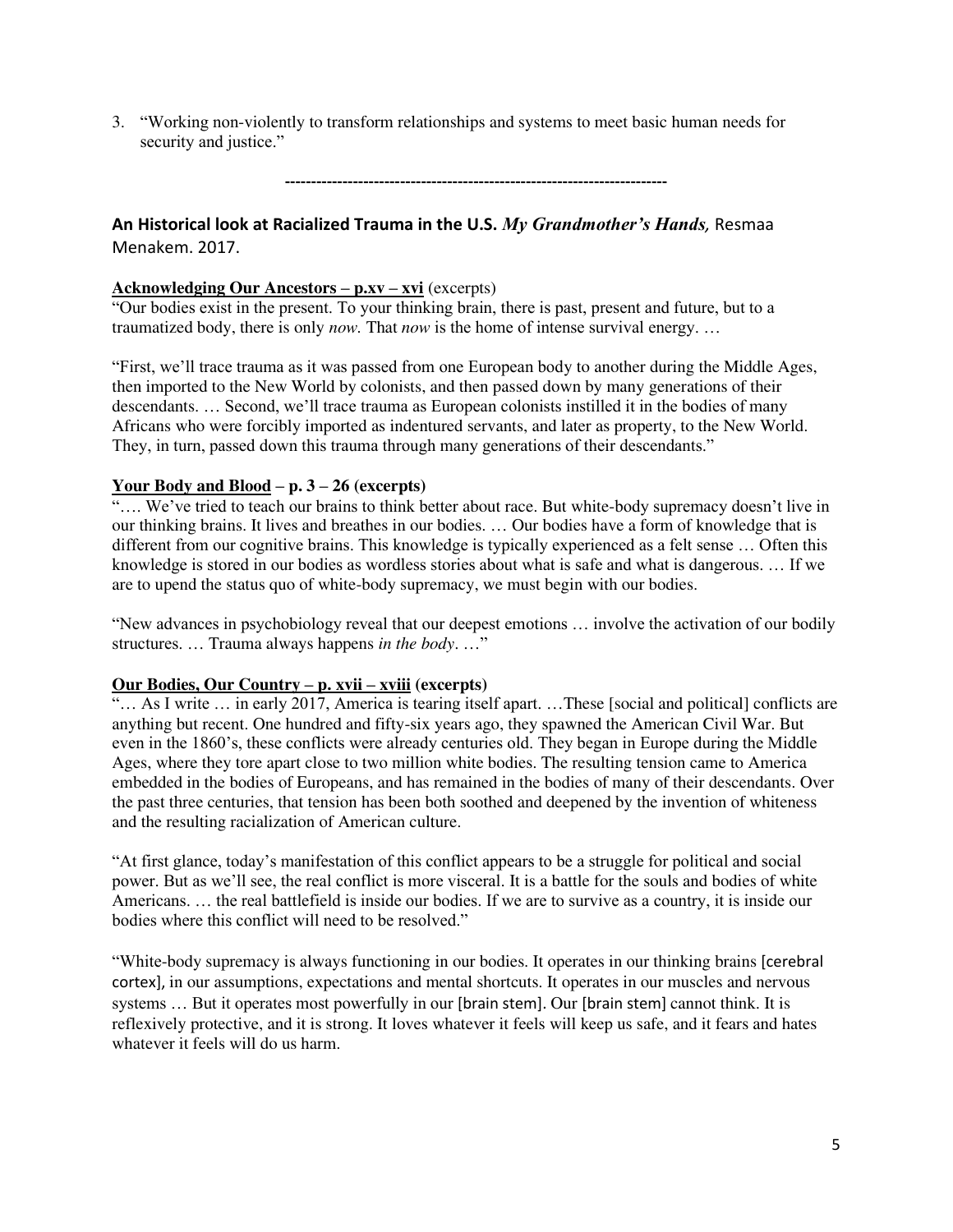"…. The traumas that live in white bodies … are also deep and persistent. However, their origins and nature are quite different. … The trauma in white bodies has been passed down from parent to child for perhaps a thousand years, long before the creation of the United States. …

### **European Trauma and the Invention of Whiteness, Menakem, p.57 – 66 (excerpts)**

"… While people from England, Spain, Portugal, France, Scotland, Sweden, and Holland had all colonized parts of America by the late 1600s, it was the English who controlled nearly all the colonized territories in what would become the United States in 1776.

"The 1500s and 1600s in England were anything but gentle times. People were … burned at the stake for heresy, a practice that began in the twelfth century and continued through 1612. Torture was an official instrument of the English government until 1640. … During much of the Middle Ages in England, torture wasn't just … popular, it was a spectator [event]. …

Throughout the whole medieval period there was popular demand for malefactors to receive punishment that was both harsh and purposefully terrifying. This reflected people's enthusiasm and the desire to see justice being done. (Sean McGlynn, *Violence and the Law in Medieval England)* 

"… Many of the English who colonized America had been brutalized or had witnessed great brutality first-hand. Others were the children and grandchildren of people who had experienced such savagery in England. … Barbarism was not the only reason to flee England. The Great Plague raged through much of the country in 1665 and 1666, killing an estimated 100,000 people in London alone. … Many English immigrants were desperately trying to get away from poverty, starvation, and overcrowding.

"… the Pilgrims and Puritans … were refugees fleeing imprisonment, torture and mutilation [because of their religious beliefs}."

*In addition, British, Scottish and Irish peasants were moved off their lands because of changing agricultural practices intended to further enrich landowners. In the cities, lack of food and housing led to homelessness, starvation and crime. Poor people were punished severely for minor crimes. Debtors were imprisoned in harsh conditions and then deported to the colonies.* 

*And to one extent or another, European colonists from France and Germany brought similar experiences of trauma with them from their home countries.* 

*Various forms of trauma continued in the lives of European colonists of all socio-economic classes after their settlement in North America. In addition to brutal treatment inflicted by Whites on Whites, in all communities where race-based slavery existed, White people perpetrated, participated in and witnessed torture, imprisonment, beatings, starvation and family separations carried out on enslaved people.* 

(Menakem, p.57 – 66) "…The trauma in African American bodies is often (and understandably) more severe but in historical terms, also more recent. …"

*The trauma began with the frightening circumstances of armed conflict and capture in Africa, followed by harsh imprisonment in "slave castles" at the coast. Then, for many weeks, the African captives existed in the most degraded and dehumanizing conditions during the Middle Passage, and were often further brutalized as they were displayed, auctioned and "seasoned."*

(Menakem, p.57 – 66) "… many Black bodies do not feel settled around white ones, for reasons that are all too obvious: the long, brutal history of enslavement and subjugation; racial profiling (and occasionally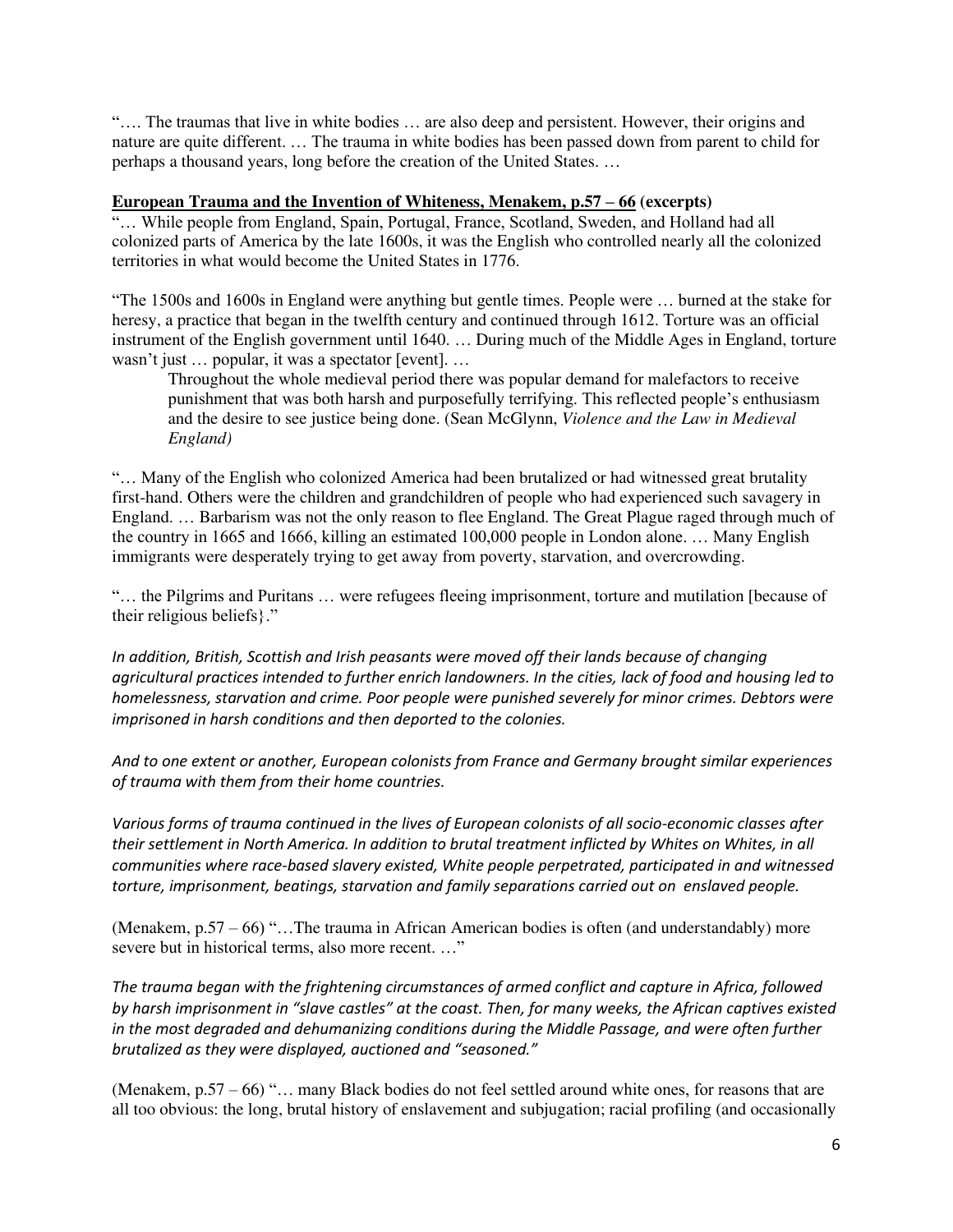murder) by police; stand your ground laws; the exoneration of [murderers]; outright targeted aggression; and the habitual grind of everyday disregard, discrimination, institutional disrespect, over-policing, oversentencing, and micro-aggressions.

"As a result, the traumas that live in many Black bodies are deep and persistent. They contribute to a long list of common stress disorders in Black bodies, such as … PTSD, learning disabilities, depression and anxiety, diabetes, high blood pressure and other physical and emotional ailments."

**--------------------------------------------------------**

# *See below and on the next page for calming and settling practices to use now or at any time stress or remembered trauma arises.*

### **Calming and Settling Practices**

Given the close connection among the brain, the emotions and the body, when we experience stress and trauma, remember it, or read and discuss it, we can feel unsettled. There are many ways to calm and settle ourselves. Each of us may already use some of them.

| - Yoga                          | - Sports   | - Journaling |
|---------------------------------|------------|--------------|
| - Guided imagery                | - Massage  | - Music      |
| - Mindfulness                   | - Drumming | - Art        |
| - Progressive muscle relaxation | - Singing  | - Dancing    |

Two widely used practices are:

| А. | Just Breathing: Can be used anywhere, anytime, without being obvious to anyone else                                                                                                                                                                                                                                                                                            |  |  |  |  |
|----|--------------------------------------------------------------------------------------------------------------------------------------------------------------------------------------------------------------------------------------------------------------------------------------------------------------------------------------------------------------------------------|--|--|--|--|
|    | Stand still or sit down in a chair.<br>Gradually take in a deep breath, filling your lungs and noticing the air coming into your body.<br>2.<br>Hold your breath for a moment or two, but without forcing yourself.<br>3.<br>Let your breath out gradually, emptying your lungs as completely as you can, noticing the air<br>4.<br>leaving your body.<br>5. Pause and repeat. |  |  |  |  |
|    | Repeat inhaling and exhaling several times, if you can. Keep the rhythm slow and gentle – you<br>don't want to hyper-ventilate!                                                                                                                                                                                                                                                |  |  |  |  |